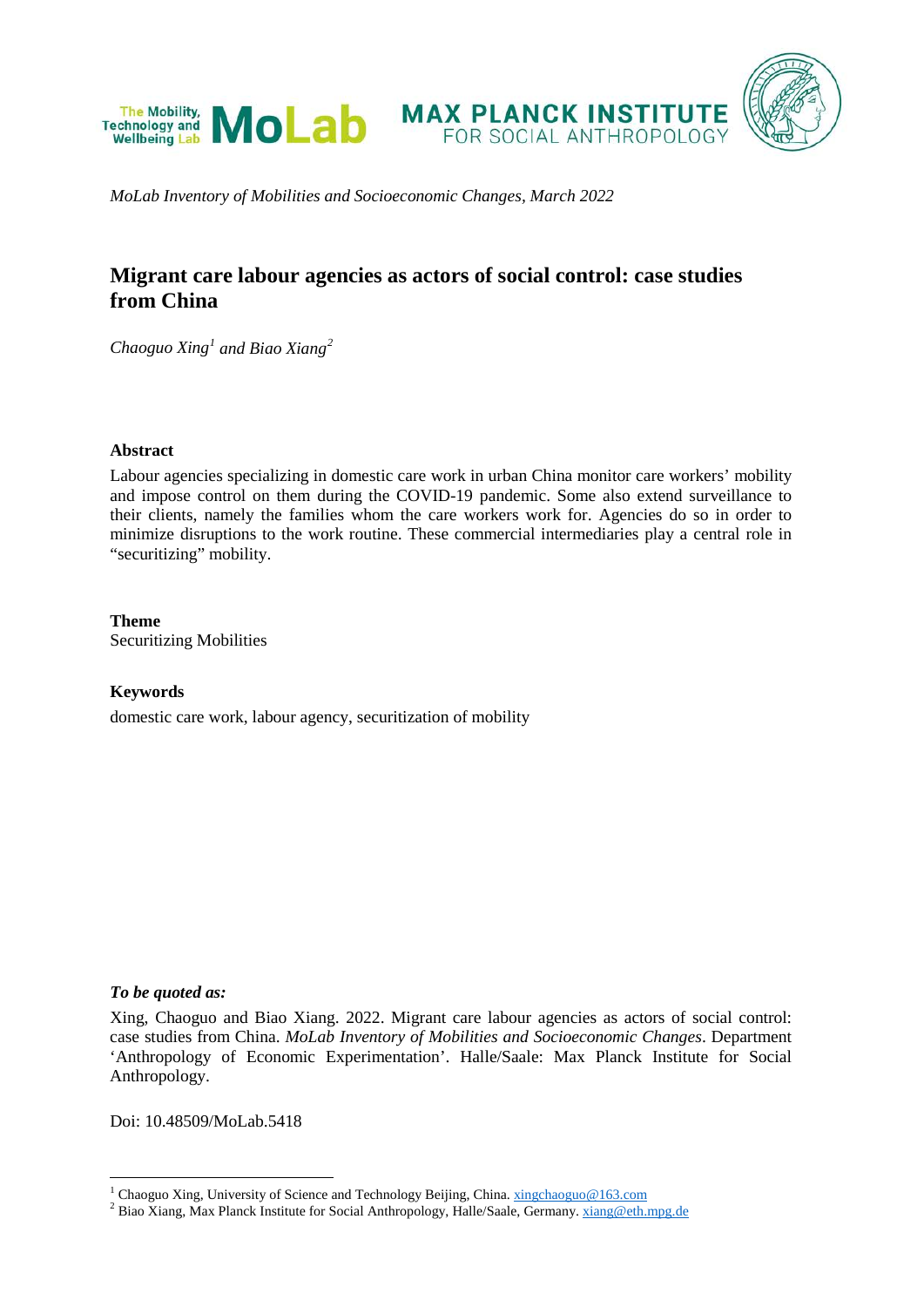Domestic care workers in urban China are mobile. First, the overwhelming majority of the workers are migrants from the countryside. Most of them are women, have a relatively low-level of education, and tend to be older than the general workforce. Second, except for long-term live-in care workers, many move from household-to-household for work. They may move every few hours, every day, or, in the case of postpartum doulas, every month. Their frequent mobility and intimate contact with a large number of people have made them a subject of public concern during the COVID-19 pandemic.

In this entry, we look at how labour agencies specializing in domestic care work assume a central role in monitoring migrants' mobility and imposing social control. We first outline the government policies which assign the agencies responsibilities of social control. We then illustrate, by presenting an abridged version of an agency's emergency plan, how these intermediaries "securitize" migrants' mobility—that is, how they make mobility safe to migrants and others with minimum disruption to the work routine.<sup>[3](#page-0-0)</sup> We then provide a letter from another agency to its associated care workers which shows how the agency, in order to prevent infection among care workers, extends surveillance to its clients. We conclude that, in the sector of domestic care, labour agencies as commercial intermediaries may be more "effective" than government agencies or employers in securitizing mobility.

### **Care labour agencies' central position**

Care labour agencies play a central role in the domestic care sector. Potential care givers contact the agencies for work, while client families contact them for workers. Typically, the agency arranges for a single tripartite contract to be signed by the agency, the client, and the care worker. The contract is a case labour dispatchment: that is, the agency provides the service to the client, and that service is carried out by the worker. The client pays the agency, and the agency takes a commission of between ten and 40 percent before passing the wages on to the care worker. Alternatively, the care worker and the client sign a bilateral contract. In this case, the contract requires that both the care worker and the client family pay the agency a deposit and a commission. The deposits are to prevent the client or the worker from violating the contract. If the contract is violated, the agency decides how the deposits should be used to compensate one party or another. If the contract is completed without dispute, the agency refunds both deposits. In some cases, no contract is signed between the care worker and the agency, or between the worker and the employer (client). This is particularly common for postpartum doulas, who change employers frequently through the agency.

<span id="page-1-0"></span>The diversification of care work, which makes contractual relations complicated, strengthens the agencies' positions. For instance, in cases when hospitalized patients (including birth-giving mothers) hire care workers, only agencies who have special agreements with the hospital can dispatch their care workers to the ward. The agencies are responsible for sending supervisors to the hospital to oversee the care workers.

Although agencies almost never offer formal employment to care workers, the relations between the worker and the agency are multifaceted and complicated. Agencies normally purchase accident

 <sup>3</sup> Xiang, Biao. 2022. The securitization of mobility. *MoLab Inventory of Mobilities and Socioeconomic Changes*. Department 'Anthropology of Economic Experimentation'. Halle/Saale: Max Planck Institute for Social Anthropology.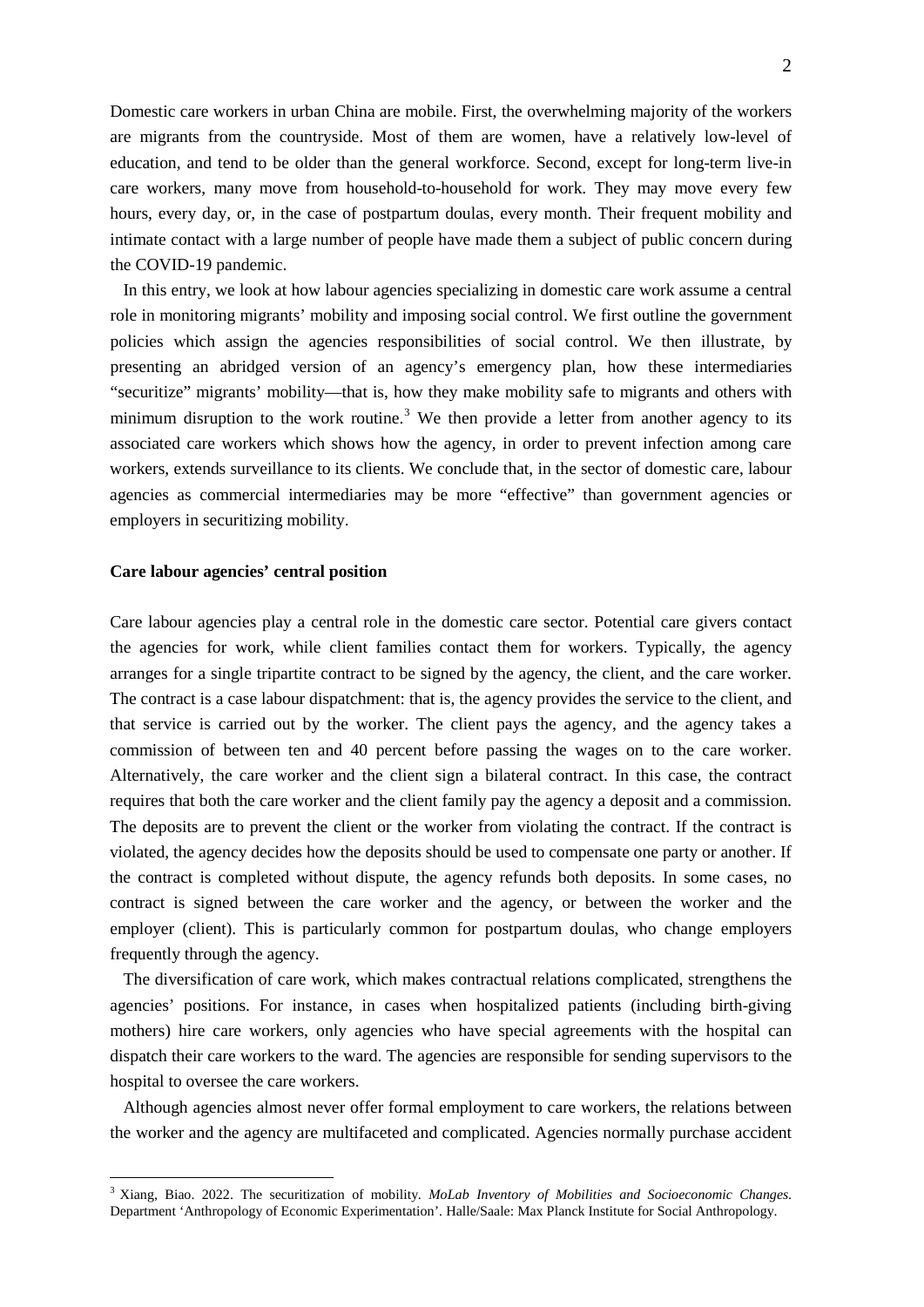insurance and provide training as compulsory services which the workers are charged for. Agencies also provide accommodation which workers can choose to rent.

The Chinese government has recognized the central role of care labour agencies. The 2012 "Interim Measures for the Management of Domestic Care Industry"<sup>[4](#page-1-0)</sup>, for instance, stipulate that labour agencies must "create files for all domestic care workers, process and mediate complaints from clients and care workers, and establish a system to ensure service quality."[5](#page-2-0)

During the pandemic, the government has assigned domestic care labour agencies even more responsibilities. For example, an official document in Shanghai requires domestic care labour agencies to "assume the main responsibility of epidemic prevention and control [in the sector]. The company legal person, or a designated person, takes full responsibility, specifying emergency plans and establishing a reporting system."[6](#page-2-1) Agencies are tasked with preparing protective materials for workers, informing workers about the latest government regulations, and compiling full records of domestic care workers' travel histories and health.<sup>[7](#page-2-2)</sup> Similarly, in Beijing, the municipal government requires agencies to update information on domestic workers and clients, and to prepare workers to follow guidelines in the residential communities they are working in. Furthermore, agencies have been asked to prevent workers who had worked or lived in high-risk streets (as classified by local authorities) from leaving Beijing.[8](#page-2-3)

#### **Total mobilization: An agency's emergency plan**

Quality Care Ltd. (not its real name) is one of the largest domestic care labour agencies in Beijing. On 30 January 2020, the agency issued an internal document to spell out its emergency plan for dealing with COVID-19. The agency was in total mobilization mode. Each department was given special tasks. Staff were charged not only with collecting information about care workers, but also about clients. Instead of locking down or cancelling work, the focus was on ensuring that workers were occupied and that the team would therefore remain "stable". The plan constrained care workers' mobility into a model of "two points (work and dorm), one line (direct commuting between work and dorm without detour)". In other words, total mobilization was called for, not to enforce a total shutdown, but to maintain the status quo.

<sup>4</sup> Ministry of Commerce. 2012. Interim Measures for the Management of Domestic Care Industry. 18 December 2012, effective from 1 February 2013. Available online at: effective from 1 February 2013. Available online at: http://www.scio.gov.cn/ztk/xwfb/2014/gxbjhcjxfscyhhbzdqkfbh/xgzc30323/Document/1361399/1361399.htm. Last accessed 16 October 2021.

<sup>5</sup> Ibid. Article 10.

<span id="page-2-1"></span><span id="page-2-0"></span><sup>6</sup> Shanghai Domestic Work Industry Association, under the instructions of the Municipal Commission of Commerce, and the Municipal Health Centre. 2021. Guidelines for Prevention and Control of Epidemics in the Domestic Work Industry.<br>
31 January 2021. Available online at: 31 January 2021. Available online at: [https://sww.sh.gov.cn/zcjdgnmygl/20210201/5b0bfa3d840c4d2ca5bf9981325f94dc.html.](https://sww.sh.gov.cn/zcjdgnmygl/20210201/5b0bfa3d840c4d2ca5bf9981325f94dc.html) Last accessed 16 October 2021.<br>7 Ibid.

<span id="page-2-4"></span><span id="page-2-3"></span><span id="page-2-2"></span><sup>8</sup> Beijing Municipal Bureau of Commerce. 2020. Guidelines for Operating Services in the Domestic Care Sector under Level-3 Emergency Response in the COVID-19 Epidemic. 23 July 2020. Available online at: [http://sw.beijing.gov.cn/zt/swfwyyqfk/202007/t20200723\\_1957561.html.](http://sw.beijing.gov.cn/zt/swfwyyqfk/202007/t20200723_1957561.html) Last accessed 16 October 2021; On the same day (23 July 2020), Beijing Municipal Bureau of Commerce issued 12 more guidelines for different businesses regarding pandemic control. All the businesses were related to social contact or mobility, including hairdressers, photo studios, logistics businesses, supermarkets, and repair services. All the guidelines identified the employer, or the labour agency, as the party primarily responsible for imposing close monitoring. In the case of the delivery business, government guidelines obliged the platform company to "ensure the traceability of delivery workers' travel through the order dispatchment system, the vehicle positioning system, or apps on the rider's end" See: Beijing Municipal Bureau of Commerce. 2020. Guidelines on epidemic prevention and control in the courier and delivery industries under Level-3<br>Emergency Response in the COVID-19 Epidemic. 23 July 2020. Available online at: Emergency Response in the COVID-19 Epidemic. 23 July 2020. Available online at: [http://sw.beijing.gov.cn/zt/swfwyyqfk/202007/t20200723\\_1957563.html.](http://sw.beijing.gov.cn/zt/swfwyyqfk/202007/t20200723_1957563.html) Last accessed 16 October 2021.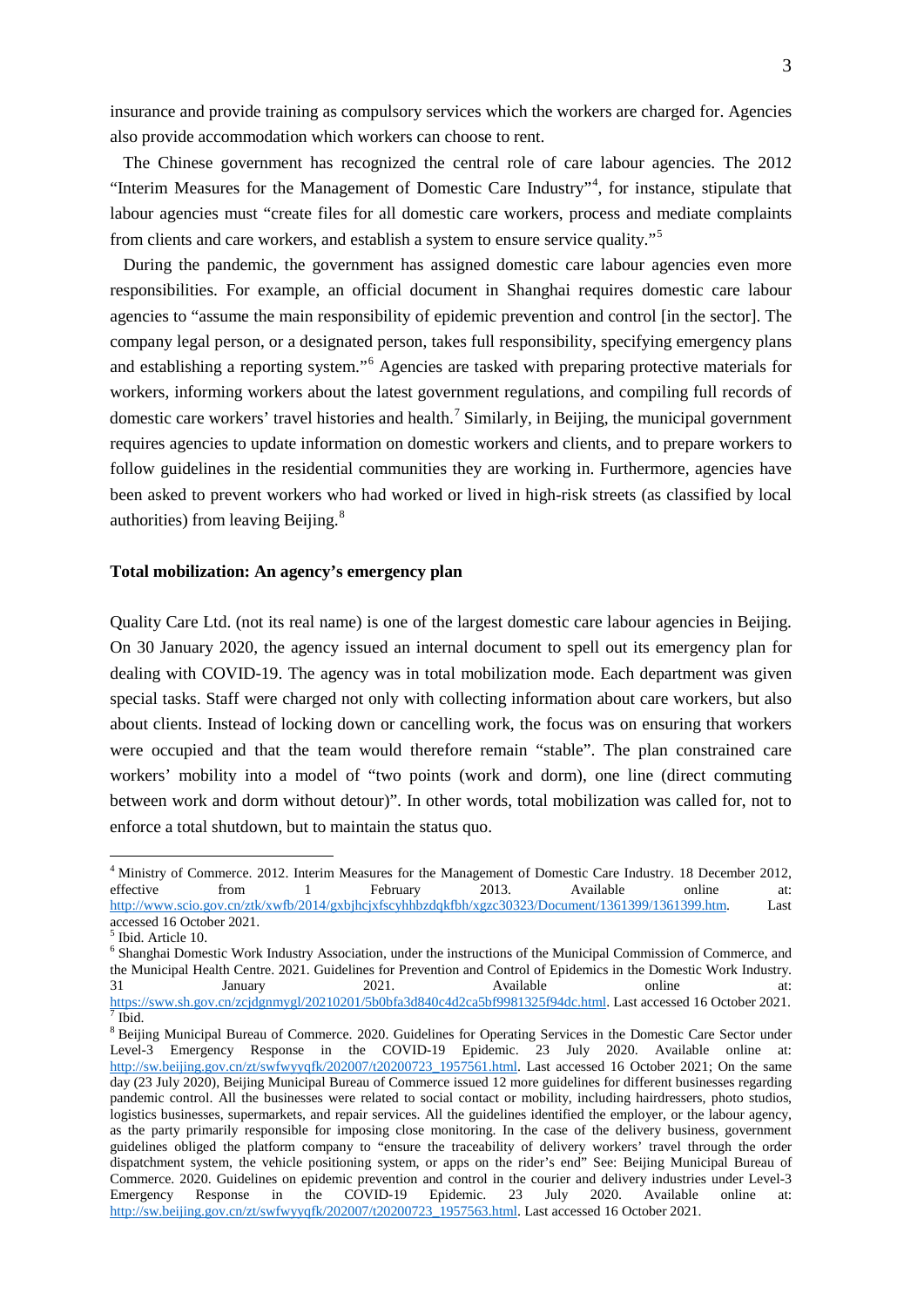**Emergency plans for preventing and controlling the COVID-19 pandemic** Quality Care Ltd.

In order to prevent and control COVID-19, based on the PRC Emergency Response Law, the RPC Infectious Disease Prevention and Control Law, and the State Council Regulations on Rapid Responses to Public Health Emergencies, we put in place the following plans.

# Part I: General Principles

1. Prioritize prevention: Strengthen monitoring, ensure the stability and safety of our workforce in all cooperative institutions [hospitals where the clients are giving birth or receiving medical care]. 2. Strictly implement state laws.

3. Specify each staff member's responsibilities: Sites of care [hospitals] and functional departments [in the Agency] share responsibilities, and the former shoulder the primary responsibility for preventing infection among care workers.

4. Graded management: Differentiate care workers' risk exposure, and form an early warning system.

5. Rapid response: Establish a rapid response mechanism, strengthen the reserve of human, material and financial resources for emergency use, and enhance the capacity of emergency coordination.

# Part II: Organization and Management

1. Decision-making and management body: Establish a core working team. Ensure 24-hour communication without interruption.

2. Emergency command system: The core working team is led directly by the CEO, and the leaders of each department take charge of related work without breaks throughout the day.

3. Responsibilities of each department:

- On-site supervisors in hospitals provide seamless management 24 hours a day, seven days a week. Ensure that no personnel leave their posts. Ensure that standby personnel are psychologically stable, are occupied by work activities, and take proper rest.
- Customer Service Department: Contact all care workers and those who are accompanying the clients [e.g. family members] individually to trace their health over the last 14 days.
- Training Department: Conduct online training for all care workers on COVID-19 prevention.
- Dormitory Management Department: Seven-day, 24-hour seamless differentiated management, separate care workers, take care workers' temperature on a daily basis, disinfect the rooms, distribute medical protective materials, store medicine.

For those who have returned from other places to Beijing, trace their places of origin, and where they travelled through; keep the stub of their transportation ticket for record; put them in separate, disinfected accommodation in isolation for 14 days.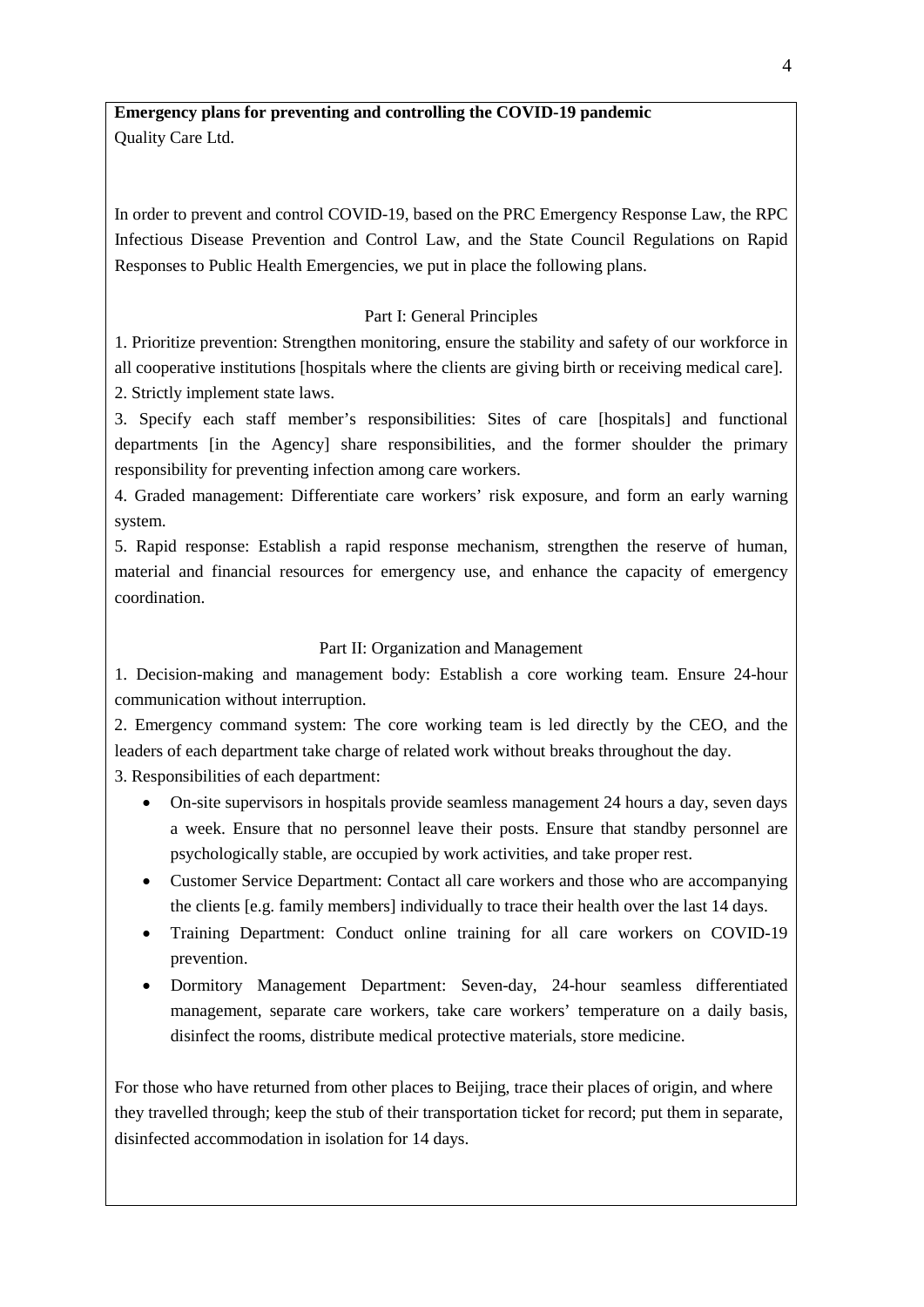For those who have been in Beijing [since the outbreak of COVID-19], constrain their movements to a "two points, one line" pattern between work and rest; [require workers to] stay in as much as possible. If it is necessary to go out, the workers should report and register, and are provided with protective materials.

- After-Sales Service Department: Answer inquiries; coordinate duties among staff.
- Finance Department: Release funds immediately to meet relevant needs.
- Administrative Office: Procure and stockpile materials, dispatch emergency vehicles, print information materials for disease prevention and control.

### **Extending surveillance: A public letter**

Sunshine (not its real name) is another large agency in Beijing specializing in childcare, especially in providing postpartum doulas. In this letter to care workers, the CEO urged them to follow the prescribed preventive measures, otherwise their wages would be cut. Furthermore, the letter asked workers to remind clients about health and safety measures, and to collect information about the clients to report to the agency. The extension of surveillance by commercial intermediaries exceeds government expectations.

# **A Public Letter from Sunshine Agency to domestic care workers**

Hello, dear sisters!

I have been very honoured to meet you all through the Sunshine Agency. I would like to express my gratitude for your work. When you read this letter, it is the season of Chinese New Year, which is supposed to be a time of family reunion, [but] you are still working at your respective jobs to provide excellent care to many families in Beijing.

This year is different from previous years. The whole nation is standing together for Wuhan and for China because of this exceptional epidemic. I would like to talk to you about the virus, and what you should do.

…

Daily work precautions (you must carry out the following activities; they are linked to your wages during this exceptional period):

1. The safety of the child: Do not hold the child at night! Fill in the *Mother and Baby Handbook*[9](#page-2-4) carefully. The mother must sign it every day.

2. If there is a conflict with the client's philosophy of childcare, write it down in the *Handbook* signed by the mother every day.

3. Wear masks.

4. Wash your hands frequently.

5. Keep your smartphone on "roaming" at all times [so the company can reach you]. This will not cost you money.

6. Take your temperature and report it to your supervisor [at the company] every day.

<span id="page-4-0"></span> <sup>9</sup> The *Mother and Baby Handbook* is provided by the agency to all care workers. The workers are obliged to fill in any *Handbook* relevant information on a daily basis. This includes information on the daily development of the baby, including the amount of milk drunk, the amount of urine discharged, and changes in bodyweight. The mother has to review the information, and to sign off that she agrees with the record. The care workers are to return the *Handbook* to the agency when the contract ends.